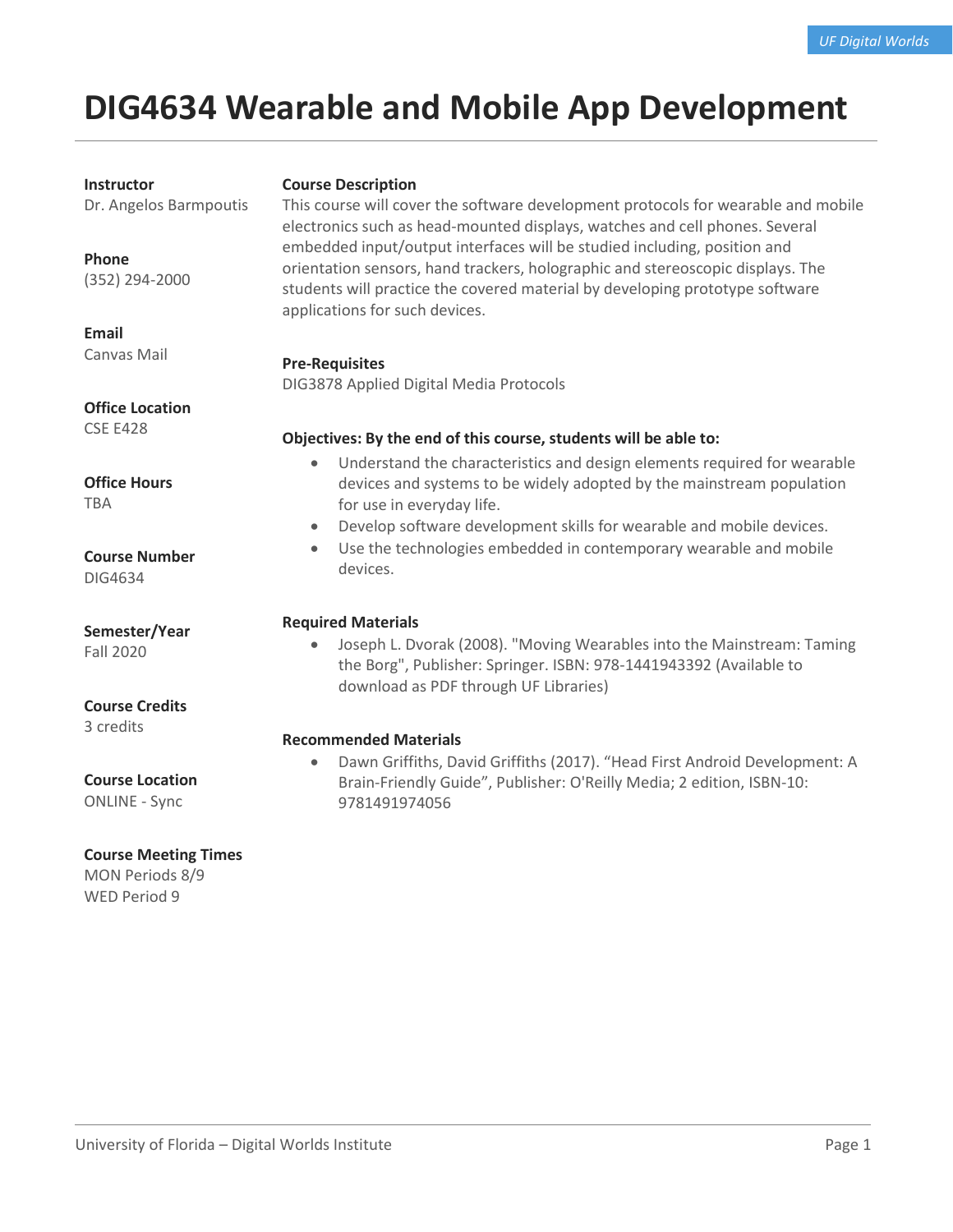# **Course Schedule**

This class follows the "**flip the classroom**" model, which is shown to be advantageous compared to the traditional model. **There will be no lectures during our class sessions**; instead, you will have to watch lecture videos before class. **There are no homeworks**; instead, the majority of the weekly assignments will be completed during our live sessions (called "Labs") with the live assistance of the instructor and peers.

| Week 1                                                                                        |                                                  |                                             |
|-----------------------------------------------------------------------------------------------|--------------------------------------------------|---------------------------------------------|
|                                                                                               | <b>Lab Session A</b>                             | <b>Lab Session B</b>                        |
|                                                                                               | 3:00pm We will talk about the syllabus and the   | 4:05pm-4:45pm: You will be asked to install |
|                                                                                               | content of this class.                           | Android Studio, create an Android Virtual   |
|                                                                                               | 4:05pm-4:45pm: We will watch videos on           | Device, and create a new Project. 10pts     |
|                                                                                               | <b>Android Studio Overview.</b>                  |                                             |
| Watch the videos on <b>Programming Review</b> : Introduction, Variables, Conditionals, Loops, |                                                  |                                             |
|                                                                                               | Methods, Object Oriented Programming, Conclusion |                                             |
| <b>ATER</b><br>Watch the videos on Introduction to Wearables I.                               |                                                  |                                             |
|                                                                                               | Read: Chapter 1 from the textbook.               |                                             |
|                                                                                               | Due: Watch these videos by the end of this week. |                                             |

| Week 2      |                                                                                              |                                           |
|-------------|----------------------------------------------------------------------------------------------|-------------------------------------------|
|             | <b>Lab Session A</b>                                                                         | <b>Lab Session B</b>                      |
|             | 3:00pm: Canvas Quiz on Week 1 videos.                                                        | 4:05pm-4:45pm: Zoom. You will be asked to |
|             | 3:15pm: Read and start working on the Lab                                                    | demonstrate your basic programming        |
|             | Assignment                                                                                   | knowledge using Android Studio.           |
|             | 3:30pm-4:45pm: Zoom Q&A. You may be asked                                                    |                                           |
|             | to share your screen with the class.                                                         |                                           |
|             | Watch the videos on Android Layouts and Views: Introduction, Layouts, Accessing GUI from the |                                           |
|             | code, Button Listeners, Custom Icons, Custom Color Theme, Custom Design, Conclusion          |                                           |
| <b>ATER</b> | Watch the video on Introduction to Wearables Part II.                                        |                                           |
|             | Read: Chapter 1 from the textbook.                                                           |                                           |
|             | Due: Watch these videos by the end of this week.                                             |                                           |

| Week 3                                                                                                                                                                                |                                                                                                                                     |
|---------------------------------------------------------------------------------------------------------------------------------------------------------------------------------------|-------------------------------------------------------------------------------------------------------------------------------------|
| <b>Lab Session A</b>                                                                                                                                                                  | <b>Lab Session B</b>                                                                                                                |
| 3:00pm: Canvas Quiz on Week 2 videos.<br>3:15pm: Read and start working on the Lab<br>Assignment<br>3:30pm-4:45pm: Zoom Q&A. You may be asked<br>to share your screen with the class. | 4:05pm-4:45pm: Zoom. You will be asked to<br>create the layout of a calculator App and test in<br>an emulated Android device. 10pts |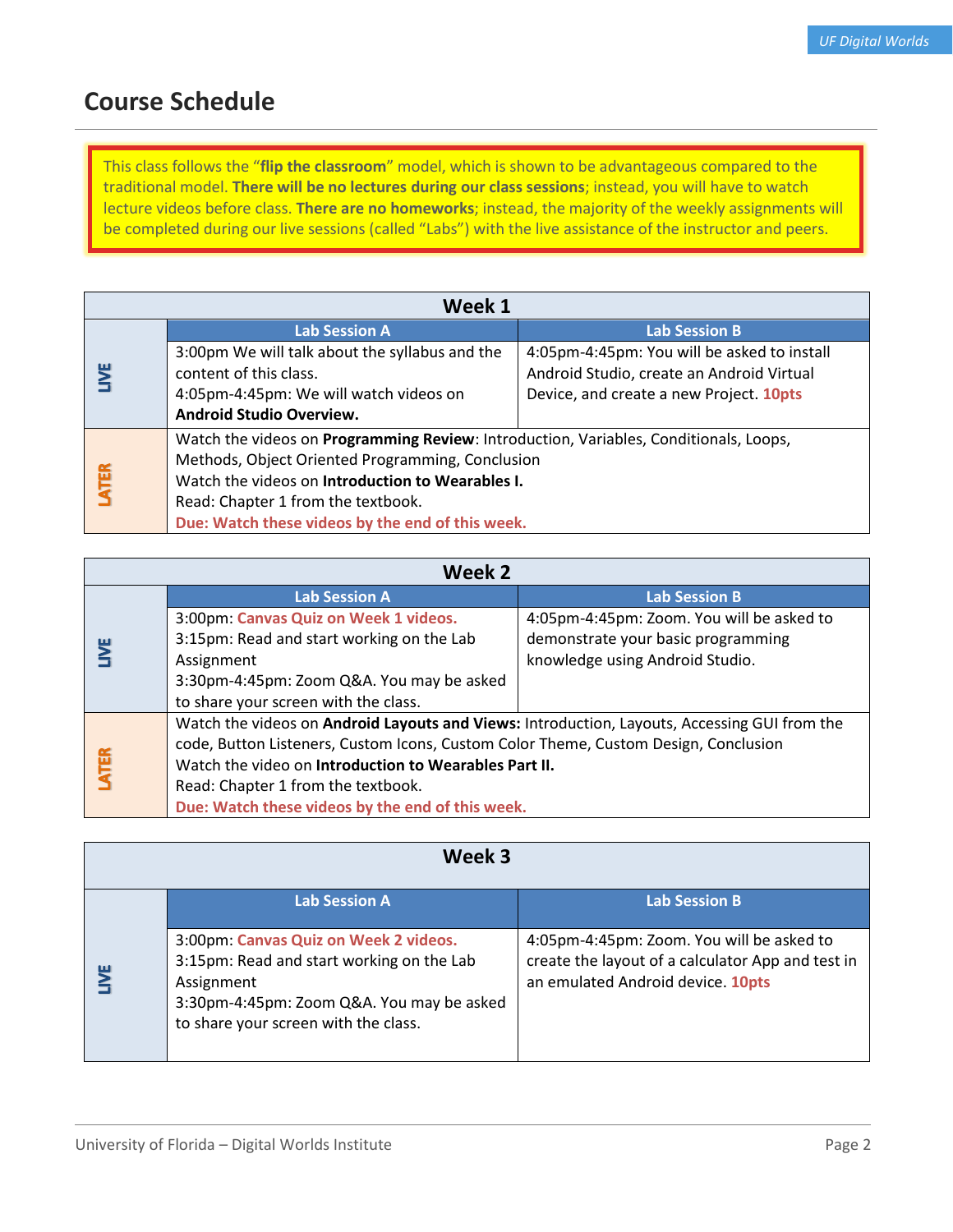|       | Watch the videos on Android Activities: Introduction, The concept of Activities, The Life Cycle of |
|-------|----------------------------------------------------------------------------------------------------|
|       | Activity, Creating New Activities, Transitioning between activities, Exchanging Data between       |
|       | Activities, Using global settings object, Conclusion                                               |
| LATER | Watch the video on Wearable System Applications.                                                   |
|       | Read: Chapter 2 from the textbook.                                                                 |
|       | Due: Watch these videos by the end of this week.                                                   |

| Week 4 |                                                                                                  |                                            |
|--------|--------------------------------------------------------------------------------------------------|--------------------------------------------|
|        | <b>Lab Session A</b>                                                                             | <b>Lab Session B</b>                       |
|        | 3:00pm: Canvas Quiz on Week 3 videos.                                                            | 4:05pm-4:45pm: Zoom. You will be asked to  |
|        | 3:15pm: Read and start working on the Lab                                                        | create a unit converted App and test in an |
|        | Assignment                                                                                       | emulated Android device. 10pts             |
|        | 3:30pm-4:45pm: Zoom Q&A. You may be asked                                                        |                                            |
|        | to share your screen with the class.                                                             |                                            |
|        | Watch the videos on GPS and Location Services: Introduction, What is GPS, Simulating Location in |                                            |
|        | Virtual Device, Keyhole Markup Language, Simulating Movement between places, Implementing        |                                            |
| 區      | Location Listener, Configuring Manifest File, Handling Permission Scenarios, Receiving Location  |                                            |
|        | Data, Calculating Distances, Treasure Hunt Example, Communicate extra data between activities,   |                                            |
|        | Conclusion                                                                                       |                                            |
|        | Due: Watch these videos by the end of this week.                                                 |                                            |

| Week 5      |                                                                                             |                                               |
|-------------|---------------------------------------------------------------------------------------------|-----------------------------------------------|
|             | <b>Lab Session A</b>                                                                        | <b>Lab Session B</b>                          |
|             | 3:00pm: Canvas Quiz on Week 4 videos.                                                       | 4:05pm-4:45pm: Zoom. You will be asked to     |
|             | 3:15pm: Read and start working on the Lab                                                   | create a GPS-based Treasure Hunt App and test |
|             | Assignment                                                                                  | in an emulated Android device. 10pts          |
|             | 3:30pm-4:45pm: Zoom Q&A. You may be asked                                                   |                                               |
|             | to share your screen with the class.                                                        |                                               |
|             | Watch the videos on SurfaceView and Orientation Sensors: Introduction, Overview of motion   |                                               |
|             | sensors, Reading accelerometer data, Emulating accelerometer in AVD, SurfaceView, Combining |                                               |
|             | Accelerometer and SurfaceView, Making a simple game, Simple Drawing in SurfaceView,         |                                               |
|             | Animating Content, Touch events in SurfaceView, Conclusion                                  |                                               |
| <b>VTER</b> | Watch the videos on Overview of wearable systems: Overview of wearable systems,             |                                               |
|             | What is mainstream wearable, Characteristics of wearable system, User Wearable Interaction  |                                               |
|             | Modes, Form Factors overview, Conversation with a skeptic                                   |                                               |
|             | Read: Chapter 3 from the textbook.                                                          |                                               |
|             | Due: Watch these videos by the end of this week.                                            |                                               |

| Week 6                                                                                                                                                                                |                                                                                                                                                               |
|---------------------------------------------------------------------------------------------------------------------------------------------------------------------------------------|---------------------------------------------------------------------------------------------------------------------------------------------------------------|
| <b>Lab Session A</b>                                                                                                                                                                  | <b>Lab Session B</b>                                                                                                                                          |
| 3:00pm: Canvas Quiz on Week 5 videos.<br>3:15pm: Read and start working on the Lab<br>Assignment<br>3:30pm-4:45pm: Zoom Q&A. You may be asked<br>to share your screen with the class. | 4:05pm-4:45pm: Zoom. You will be asked to<br>create a 2D game using SurfaceView and<br>Accelerometer sensors and test in an emulated<br>Android device. 10pts |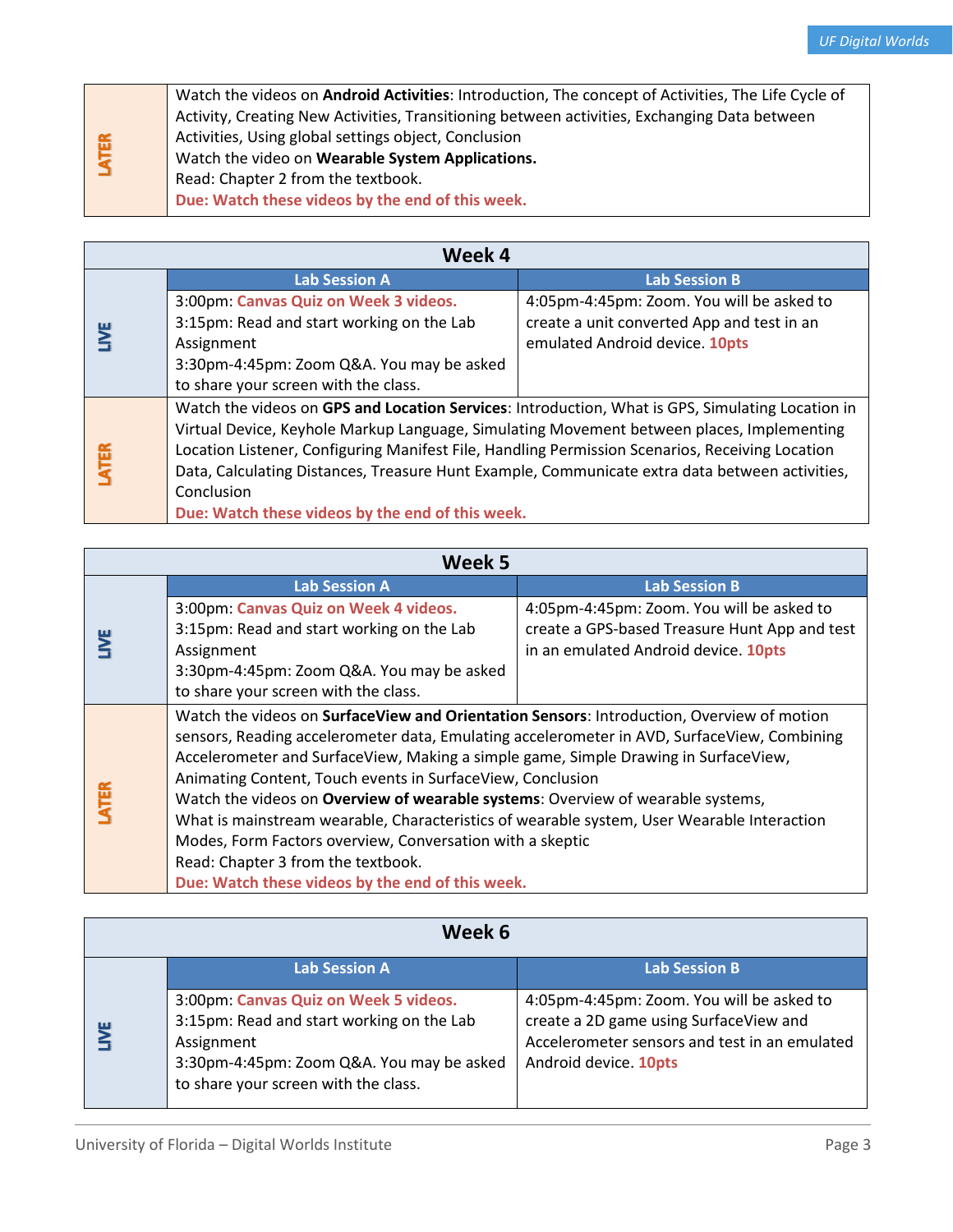|             | Watch the videos on <b>Building a fully developed App:</b> Introduction, Transferring components |
|-------------|--------------------------------------------------------------------------------------------------|
| <b>ATER</b> | between projects, Full Screen Apps with Constrained Orientation, Multiple Activities,            |
|             | Communicating Variables, Advanced Methods, Object-Oriented Structure, Review, Conclusion         |
|             | Watch the videos on Mainstream wearable systems: Transparent use design, System Design           |
|             | Principles                                                                                       |
|             | Read: Chapter 4 from the textbook.                                                               |
|             | Due: Watch these videos by the end of this week.                                                 |

| Week 7      |                                                                                           |                                      |
|-------------|-------------------------------------------------------------------------------------------|--------------------------------------|
|             | <b>Lab Session A</b>                                                                      | <b>Lab Session B</b>                 |
|             | 3:00pm: Canvas Quiz on Week 6 videos.                                                     | 4:05pm-4:45pm: Zoom. Midterm project |
|             | 3:15pm: Read and start working on the Lab                                                 | proposals and discussion             |
|             | Assignment                                                                                |                                      |
|             | 3:30pm-4:45pm: Zoom Q&A. You will be asked                                                |                                      |
|             | to share your screen with the class.                                                      |                                      |
|             | Watch the videos on Wear OS: Introduction, Wear OS, Creating and running a virtual watch, |                                      |
|             | Navigation and gestures, Creating a new project, Testing Multiple Activities, Testing a   |                                      |
| <b>ATER</b> | SurfaceView, Creating a face, Creating a custom face, Conclusion                          |                                      |
|             | Due: Watch these videos by the end of this week.                                          |                                      |

| Week 8      |                                                                                              |                                                 |
|-------------|----------------------------------------------------------------------------------------------|-------------------------------------------------|
|             | <b>Lab Session A</b>                                                                         | <b>Lab Session B</b>                            |
|             | 3:00pm: Canvas Quiz on Week 7 videos.                                                        | 4:05pm-4:45pm: Zoom. You will be asked to       |
|             | 3:15pm: Read and start working on the Lab                                                    | design a custom face for Wear OS and test it in |
|             | Assignment                                                                                   | an emulated watch. 10pts                        |
|             | 3:30pm-4:45pm: Zoom Q&A. You may be asked                                                    |                                                 |
|             | to share your screen with the class.                                                         |                                                 |
|             | Watch the videos on 3D graphics using GLSurfaceView Part I: Introduction, GLSurfaceView      |                                                 |
|             | Make a custom renderer, Defining a 3D model, Animating 3D Models, Texturing 3D Models,       |                                                 |
|             | Adding Normals to 3D Models, Conclusion                                                      |                                                 |
| <b>ATER</b> | Watch the videos on Mainstream wearable design in detail: Transparent Use Design Principles, |                                                 |
|             | Activity Task Analysis, Output Information Density, Applying the design principles           |                                                 |
|             | Read: Chapter 5 from the textbook.                                                           |                                                 |
|             | Due: Watch these videos by the end of this week.                                             |                                                 |

| Week 9                                                                         |                                                       |
|--------------------------------------------------------------------------------|-------------------------------------------------------|
| <b>Lab Session A</b>                                                           | <b>Lab Session B</b>                                  |
| 3:00pm: Canvas Quiz on Week 8 videos.<br>3:15pm: Midterm Project Presentations | 4:05pm-4:45pm: Zoom. Midterm Project<br>Presentations |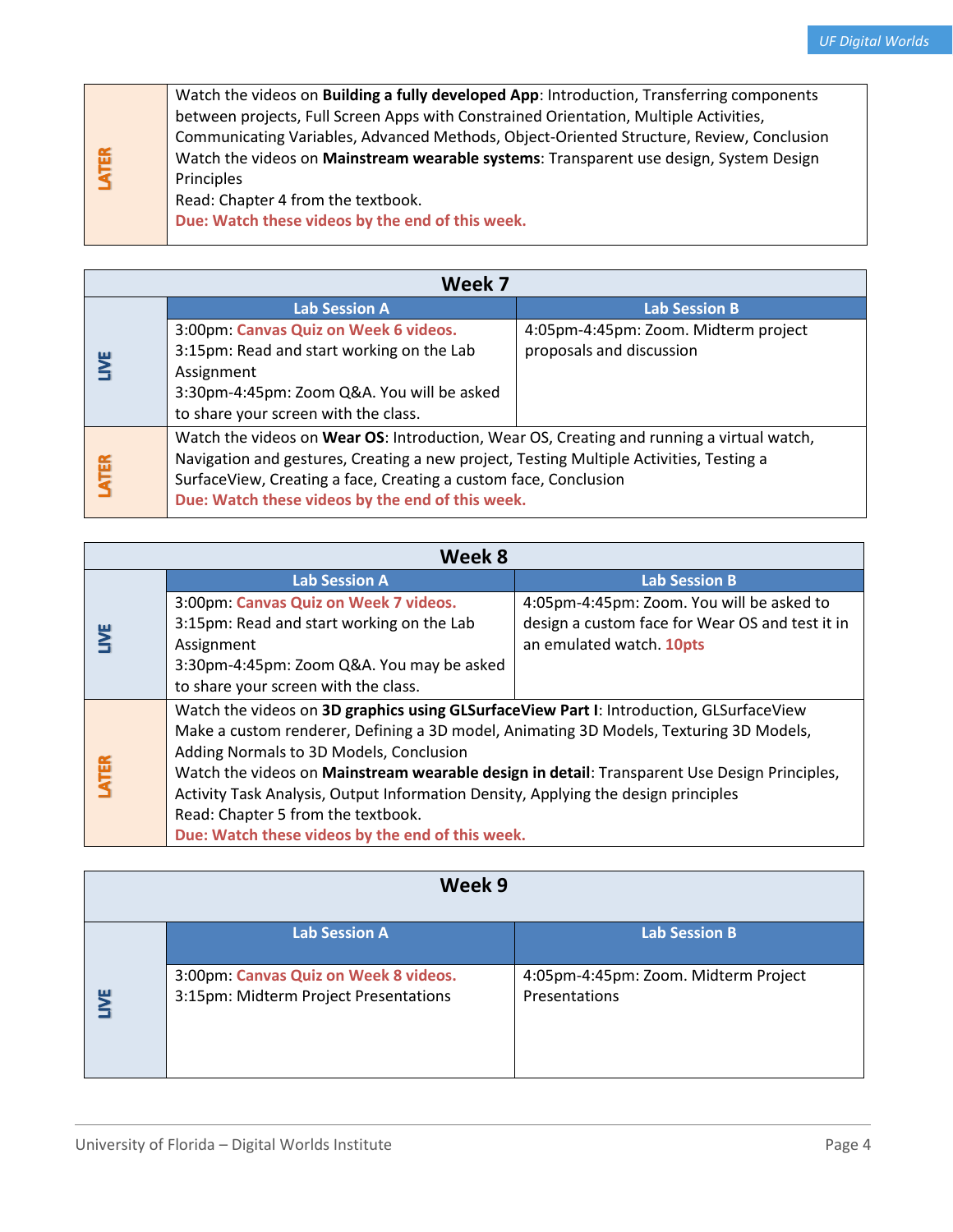|             | Watch the videos on 3D graphics using GLSurfaceView Part II: Introduction, Test 3D Model in     |
|-------------|-------------------------------------------------------------------------------------------------|
|             | Wearable Device, Handle Touch Events, Modify Variables Using Touch Events, Simple Physics,      |
|             | Making a level, Endless Running Level, Adding Collectibles, Demo in Augmented Reality, Overview |
|             | of the code, Conclusion                                                                         |
| <b>ATER</b> | Watch the videos on Awareness and Immersion: Pervasive Computing, Context Awareness             |
|             | Read: Chapter 6 from the textbook.                                                              |
|             | Midterm project submission.                                                                     |
|             | Due: Watch these videos by the end of this week.                                                |
|             |                                                                                                 |

| Week 10     |                                                                                                  |                                           |  |
|-------------|--------------------------------------------------------------------------------------------------|-------------------------------------------|--|
|             | <b>Lab Session A</b>                                                                             | <b>Lab Session B</b>                      |  |
|             | 3:00pm: Canvas Quiz on Week 9 videos.                                                            | 4:05pm-4:45pm: Zoom. You will be asked to |  |
|             | 3:15pm: Read and start working on the Lab                                                        | code a 3D model in GLSurfaceView. 10pts   |  |
|             | Assignment                                                                                       |                                           |  |
|             | 3:30pm-4:45pm: Zoom Q&A. You may be asked                                                        |                                           |  |
|             | to share your screen with the class.                                                             |                                           |  |
|             | Watch the video on Collaborate with Git in Android Studio: Introduction, Version Control         |                                           |  |
|             | Systems, Git and applications, Sharing Android Studio Project in Github, Working in a group      |                                           |  |
|             | project, Conclusion                                                                              |                                           |  |
|             | Watch the video on <b>How to develop a 3D App for Wear OS</b> : Introduction, Review of previous |                                           |  |
| <b>ATER</b> | project, Transitioning to Wear OS, Testing, Conclusion and next steps                            |                                           |  |
|             | Watch the video on Brain Computer Interfaces:                                                    |                                           |  |
|             | Theory 01 Brain Computer Interfaces                                                              |                                           |  |
|             | Due: Watch these videos by the end of this week.                                                 |                                           |  |

| Week 11 |                                                                                                                                                                                                                                                                                            |                                                                                                                            |  |
|---------|--------------------------------------------------------------------------------------------------------------------------------------------------------------------------------------------------------------------------------------------------------------------------------------------|----------------------------------------------------------------------------------------------------------------------------|--|
|         | <b>Lab Session A</b>                                                                                                                                                                                                                                                                       | <b>Lab Session B</b>                                                                                                       |  |
|         | 3:00pm: Canvas Quiz on Week 10 videos.<br>3:15pm: Read and start working on the Lab<br>Assignment<br>3:30pm-4:45pm: Zoom Q&A. You may be asked<br>to share your screen with the class.                                                                                                     | 4:05pm-4:45pm: Zoom. You will be asked to<br>create a simple 3D app for Wear OS and test it<br>in an emulated watch. 10pts |  |
| LATER   | Watch the videos on Developing Apps for Oculus Quest: Introduction, Oculus Quest<br>Oculus SDK, OVR in Android Studio, Background 360 Images, Coding 3D Models, Student<br>Examples, Shaders in GLSL, A few more features, Conclusions<br>Due: Watch these videos by the end of this week. |                                                                                                                            |  |

| Week 12 |                                                                                                                                                                                        |                                                                       |  |
|---------|----------------------------------------------------------------------------------------------------------------------------------------------------------------------------------------|-----------------------------------------------------------------------|--|
|         | <b>Lab Session A</b>                                                                                                                                                                   | <b>Lab Session B</b>                                                  |  |
|         | 3:00pm: Canvas Quiz on Week 11 videos.<br>3:15pm: Read and start working on the Lab<br>Assignment<br>3:30pm-4:45pm: Zoom Q&A. You may be asked<br>to share your screen with the class. | 4:05pm-4:45pm: Zoom. Final project concept<br>design and team making. |  |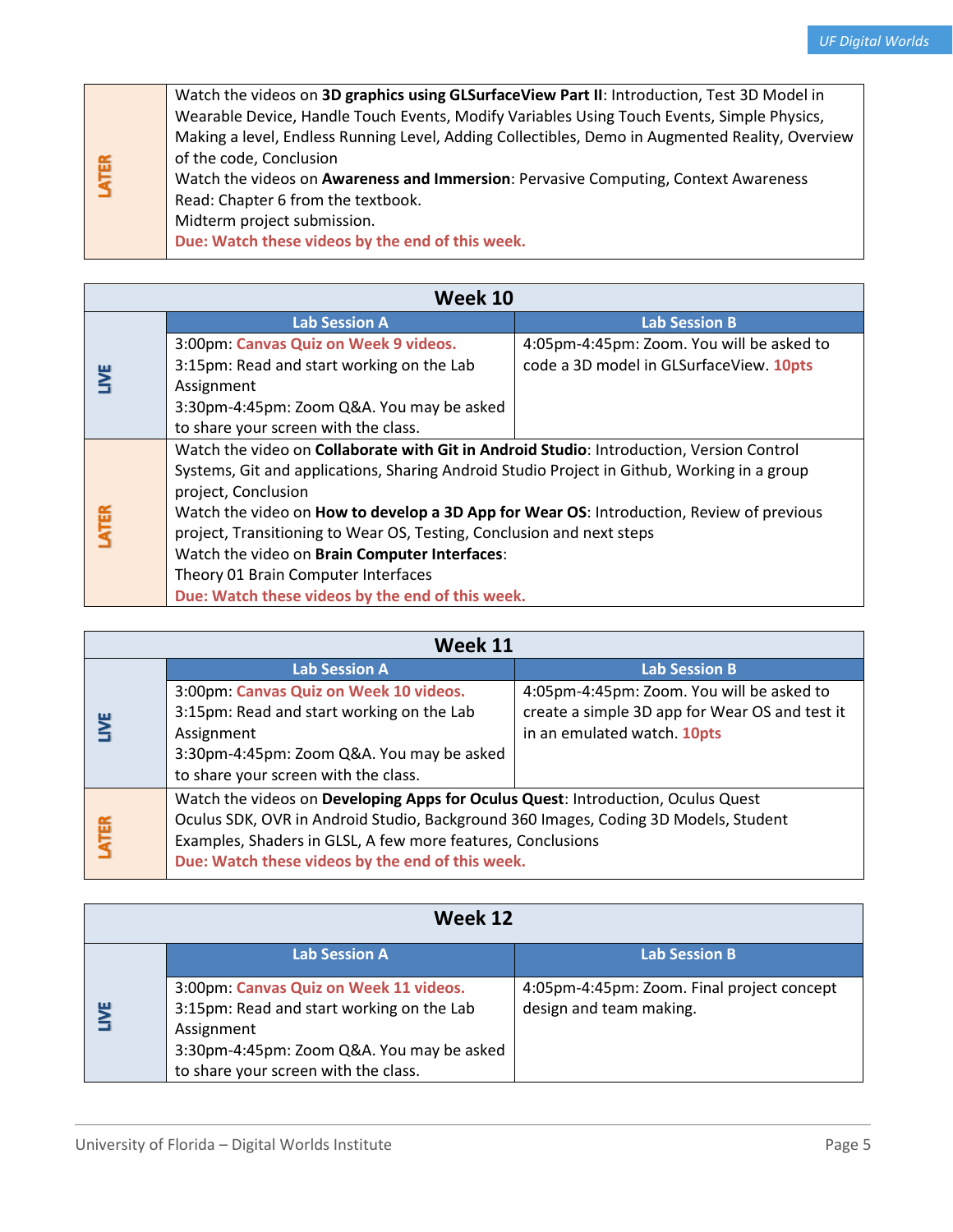|             | Watch the videos on Cameras in Android: Introduction, Camera in the Emulator, Using Camera   |
|-------------|----------------------------------------------------------------------------------------------|
| <b>ATER</b> | for Augmented Reality, A basic camera activity example, Sceneform Example, AR Core,          |
|             | Conclusion                                                                                   |
|             | Watch the videos on Special Topic - CameraX and Machine Learning: Introduction,              |
|             | What is a camera, Android camera API, Android camera HAL, CameraX Use Cases, What is         |
|             | machine learning, Machine learning on Android, What is Kotlin, Camera and ML, Frame by Frame |
|             | Analysis, Putting Everything Together, Live DEMO, Conclusion                                 |
|             | Due: Watch these videos by the end of this week.                                             |

| Week 13 |                                                                                                 |                                          |  |
|---------|-------------------------------------------------------------------------------------------------|------------------------------------------|--|
|         | <b>Lab Session A</b>                                                                            | <b>Lab Session B</b>                     |  |
| y       | 3:00pm: Canvas Quiz on Week 12 videos.                                                          | 4:05pm-4:45pm: Final project Milestone 1 |  |
|         | 3:15pm: Team meetings                                                                           |                                          |  |
|         | 3:30pm-4:45pm: Zoom Q&A. You may be asked                                                       |                                          |  |
|         | to share your screen with the class.                                                            |                                          |  |
|         | Watch the videos on Special Topic - Writing and Reading from Files in Android: Introduction,    |                                          |  |
|         | Internal Storage Example, Internal and External Storage, External Storage Example, Conclusions, |                                          |  |
| LATER   | Write data to internal storage, Use custom file format                                          |                                          |  |
|         | Due: Watch these videos by the end of this week.                                                |                                          |  |

| Week 14                                          |                                                                                   |                                              |  |
|--------------------------------------------------|-----------------------------------------------------------------------------------|----------------------------------------------|--|
|                                                  | <b>Lab Session A</b>                                                              | <b>Lab Session B</b>                         |  |
|                                                  | 3:00pm: Canvas Quiz on Week 13 videos.                                            | 4:05pm-4:45pm: Zoom. Final project Milestone |  |
|                                                  | 3:15pm: Team meetings                                                             | 2                                            |  |
|                                                  | 3:30pm-4:45pm: Zoom Q&A. You may be asked                                         |                                              |  |
|                                                  | to share your screen with the class.                                              |                                              |  |
|                                                  | Watch the videos on Special Topic - User Experience Research on Wearable Devices: |                                              |  |
| <b>ATER</b>                                      | Introduction, VR Conducting, VR Kayaking, Conclusion                              |                                              |  |
| Due: Watch these videos by the end of this week. |                                                                                   |                                              |  |

| Week 15    |                                                                                     |                                                     |  |
|------------|-------------------------------------------------------------------------------------|-----------------------------------------------------|--|
|            | <b>Lab Session A</b>                                                                | <b>Lab Session B</b>                                |  |
| ш          | 3:00pm: Canvas Quiz on Week 14 videos.<br>3:15pm: Zoom. Final project presentations | 4:05pm-4:45pm: Zoom. Final project<br>presentations |  |
| <b>TER</b> | Final project submission<br>Due: By the end of this week.                           |                                                     |  |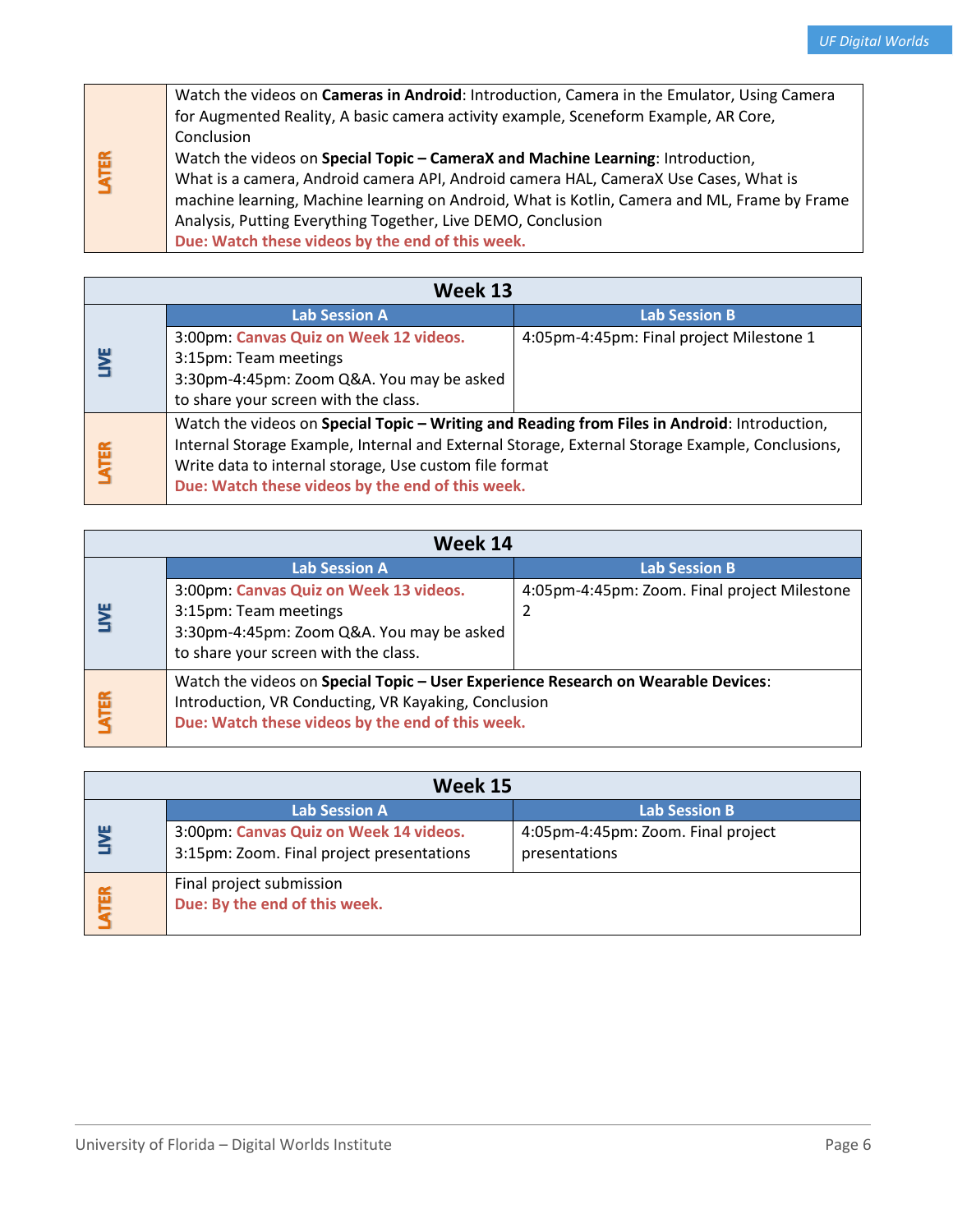# **Evaluation of Grades**

| <b>Assignment</b>                                                                                                                                                                                                                                                                                     | <b>Total Points</b> | % of Grade |
|-------------------------------------------------------------------------------------------------------------------------------------------------------------------------------------------------------------------------------------------------------------------------------------------------------|---------------------|------------|
| Individual project (midterm): Towards the middle of the semester each student is<br>expected to work on an individual project on mobile and/or wearable app development.<br>The app developed by each student will be evaluated in terms of originality and<br>complexity and demonstrated in class.  | 30                  | 30%        |
| Weekly assignments: There will be weekly or bi-weekly assignments, in which the<br>students will be asked to perform an app development task, such as develop a small-scale<br>app for a mobile device.                                                                                               | 30                  | 30%        |
| Attendance and Participation: Students are expected to actively participate in the live<br>sessions.                                                                                                                                                                                                  | 10                  | 10%        |
| Final project (group project): Final project is the final result of the semester long effort in<br>learning. It is expected that in this final assignment, students organized in groups manifest<br>their knowledge on the matter, and successfully deploy this knowledge in the practical<br>format. | 30                  | 30%        |

# **Grading Scale**

| <b>Letter Grade</b> | % Equivalency | <b>GPA Equivalency</b> |
|---------------------|---------------|------------------------|
| A                   | $94 - 100\%$  | 4.0                    |
| $A -$               | $90 - 93%$    | 3.67                   |
| B+                  | $87 - 89\%$   | 3.33                   |
| B                   | $84 - 86%$    | 3.00                   |
| B-                  | $80 - 83%$    | 2.67                   |
| $C+$                | $77 - 79%$    | 2.33                   |
| C                   | $74 - 76%$    | 2.00                   |
| $C-$                | $70 - 73%$    | 1.67                   |
| D+                  | $67 - 69%$    | 1.33                   |
| D                   | $64 - 66%$    | 1.00                   |
| D-                  | $60 - 63%$    | .67                    |
| $E, I, NG, S-U, WF$ | $0 - 59%$     | 0.00                   |

More information on grades and grading policies is here: <https://catalog.ufl.edu/UGRD/academic-regulations/grades-grading-policies/>

### **Materials and Supply Fees**

Material and supply and equipment use fee information is available from the academic departments or from the schedule of courses (Florida Statutes 1009.24). The total course fee for this class is \$0.00.

The total course fee for each course is listed on the UF Schedule of Courses. (<https://registrar.ufl.edu/soc/>).

# **Course Polices**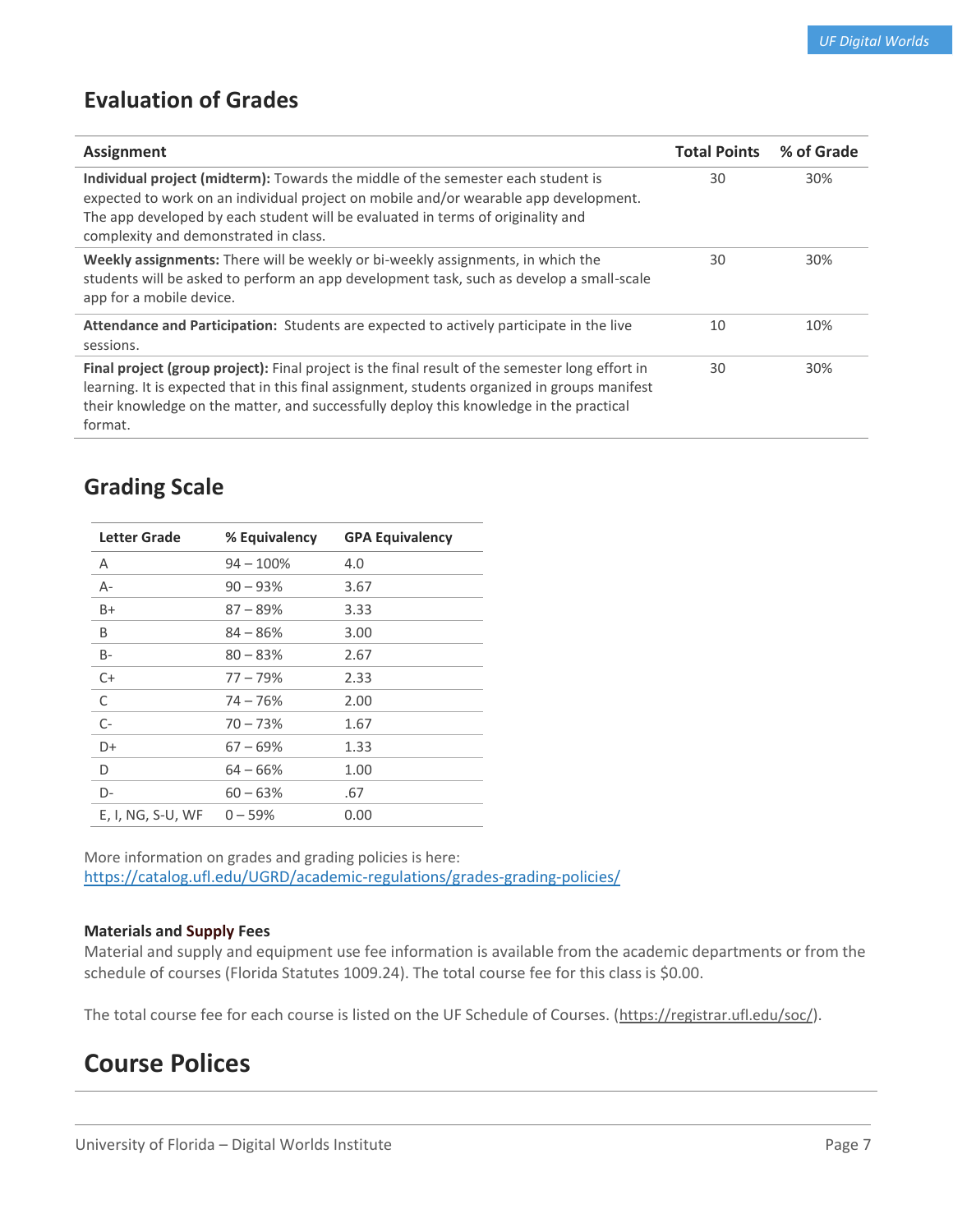## **Attendance Policy, Class Expectations, and Make-Up Policy**

We value participation more than mere attendance. The instructor is responsible for communicating the specific details of what percentage of your grade (if any) will be assigned to participation, and how class participation will be measured and graded. Interaction with your peers and the instructor will empower you to greater achievement.

Students are allowed three unexcused absences. If you miss more than three classes during the semester, each additional absence will lower your overall grade by 100 points. If you miss more than six classes, you will fail the course. Exempt from this policy are only those absences involving university-sponsored events, such as athletics and band, and religious holidays, family emergencies, and health issues for which you must provide appropriate documentation in advance of the absence.

Additionally, tardiness will not be tolerated. If you are tardy for three class periods, you will receive an unexcused absence.

Unless discussed at least 72 hours in advance of the deadline, late assignments will not be accepted. Excluded from this policy are any assignments missed due to medical emergencies.

Requirements for class attendance and make-up exams, assignments, and other work in this course are consistent with university policies that can be found at: [https://catalog.ufl.edu/UGRD/academic](https://catalog.ufl.edu/UGRD/academic-regulations/attendance-policies/)[regulations/attendance-policies/](https://catalog.ufl.edu/UGRD/academic-regulations/attendance-policies/)

#### **Course Technology**

The students will be required to have access to and use a personal computer with the access to the Internet. Word editing software will be required for written assignments. Android Studio is required for the programming assignments.

The University of Florida and Digital Worlds requires that students have access to and on-going use of a laptop/mobile computer for DIG courses in order to be able to function in the current learning environment. Digital Worlds requires each student's laptop computer to meet certain minimum specs for heavy graphics use, the requirements documented below must be met.

### [DW Technology](https://digitalworlds.ufl.edu/programs/ba-in-digital-arts-sciences/technology-requirements/) Requirements

#### **Course Communications**

Students can communicate directly with the instructor regarding the course material through the course management system (CANVAS) using "Canvas Mail".

#### **Course Recordings**

Some of our class sessions may be audio visually recorded for students in the class to refer back and for enrolled students who are unable to attend live. Students who participate with their camera engaged or utilize a profile image are agreeing to have their video or image recorded. If you are unwilling to consent to have your profile or video image recorded, be sure to keep your camera off and do not use a profile image. Likewise, students who un-mute during class and participate orally are agreeing to have their voices recorded. If you are not willing to consent to have your voice recorded during class, you will need to keep your mute button activated and communicate exclusively using the "chat" feature, which allows students to type questions and comments live.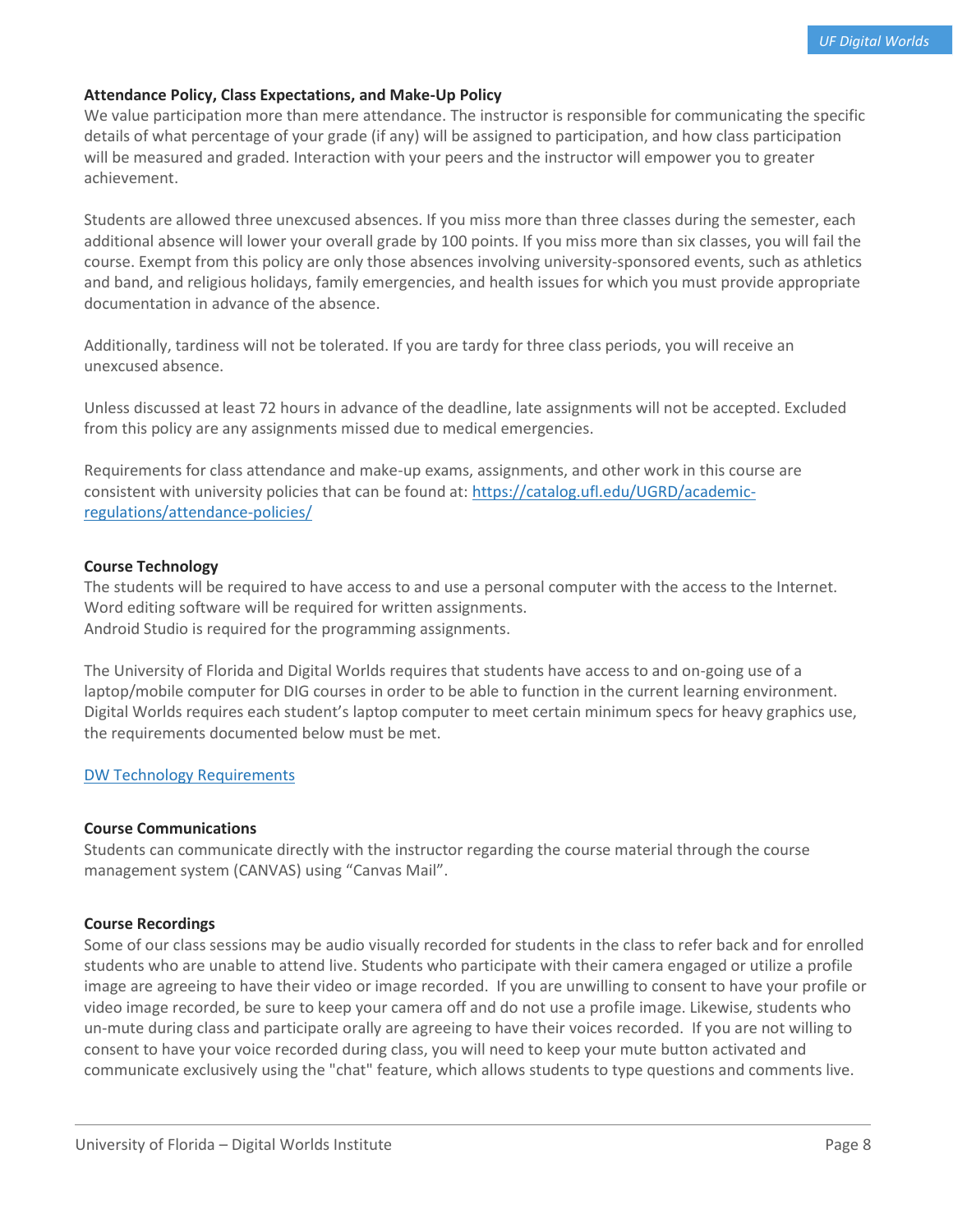The chat will not be recorded or shared. As in all courses, unauthorized recording and unauthorized sharing of recorded materials is prohibited.

# **Course Technology Support**

The [Technology Support Center](http://digitalworlds.ufl.edu/institute-information/student-support/tsc/) provides computer support for Digital Worlds students who access Zoom, lecture recordings, student equipment, facilities and other technology-based resources. <http://digitalworlds.ufl.edu/support>

For computer assistance related to Zoon, lecture recordings, student equipment, and facilities request please [Submit a Help Ticket](http://digitalworlds.ufl.edu/academics/digital-worlds-institute/forms/student-support/submit-a-help-ticket/) or email [support@digitalworlds.ufl.edu.](http://digitalworlds.ufl.edu/institute-information/student-support/tsc/support@digitalworlds.ufl.edu)

For support related to account services, technical consulting, mobile device services, software services, administrative support, application support center, and learning support services, please contact the [UF](mailto:UF%20Computing%20Help%20Desk)  [Computing Help Desk](mailto:UF%20Computing%20Help%20Desk) available 24 hours a day, 7 days a week at 352-392-4357 or [helpdesk@ufl.edu.](mailto:helpdesk@ufl.edu)

# **UF Policies**

#### **University Honesty Policy**

UF students are bound by The Honor Pledge which states, "We, the members of the University of Florida community, pledge to hold ourselves and our peers to the highest standards of honor and integrity by abiding by the Honor Code. On all work submitted for credit by students at the University of Florida, the following pledge is either required or implied: "On my honor, I have neither given nor received unauthorized aid in doing this assignment." The Honor Code (https://www.dso.ufl.edu/sccr/process/student-conduct-honor-code/) specifies a number of behaviors that are in violation of this code and the possible sanctions. Furthermore, you are obligated to report any condition that facilitates academic misconduct to appropriate personnel. If you have any questions or concerns, please consult with the instructor or TAs in this class.

#### **Class Demeanor**

Students are expected to arrive to class on time and behave in a manner that is respectful to the instructor and to fellow students. Please avoid the use of cell phones and restrict eating to outside of the classroom. Opinions held by other students should be respected in discussion, and conversations that do not contribute to the discussion should be held at minimum, if at all.

#### **Students Requiring Accommodations**

Students with disabilities who experience learning barriers and would like to request academic accommodations should connect with the disability Resource Center. [Click here to get started with the](https://disability.ufl.edu/students/get-started/)  [Disability Resource Center.](https://disability.ufl.edu/students/get-started/) It is important for students to share their accommodation letter with their instructor and discuss their access needs, as early as possible in the semester.

#### **Netiquette Communication Courtesy**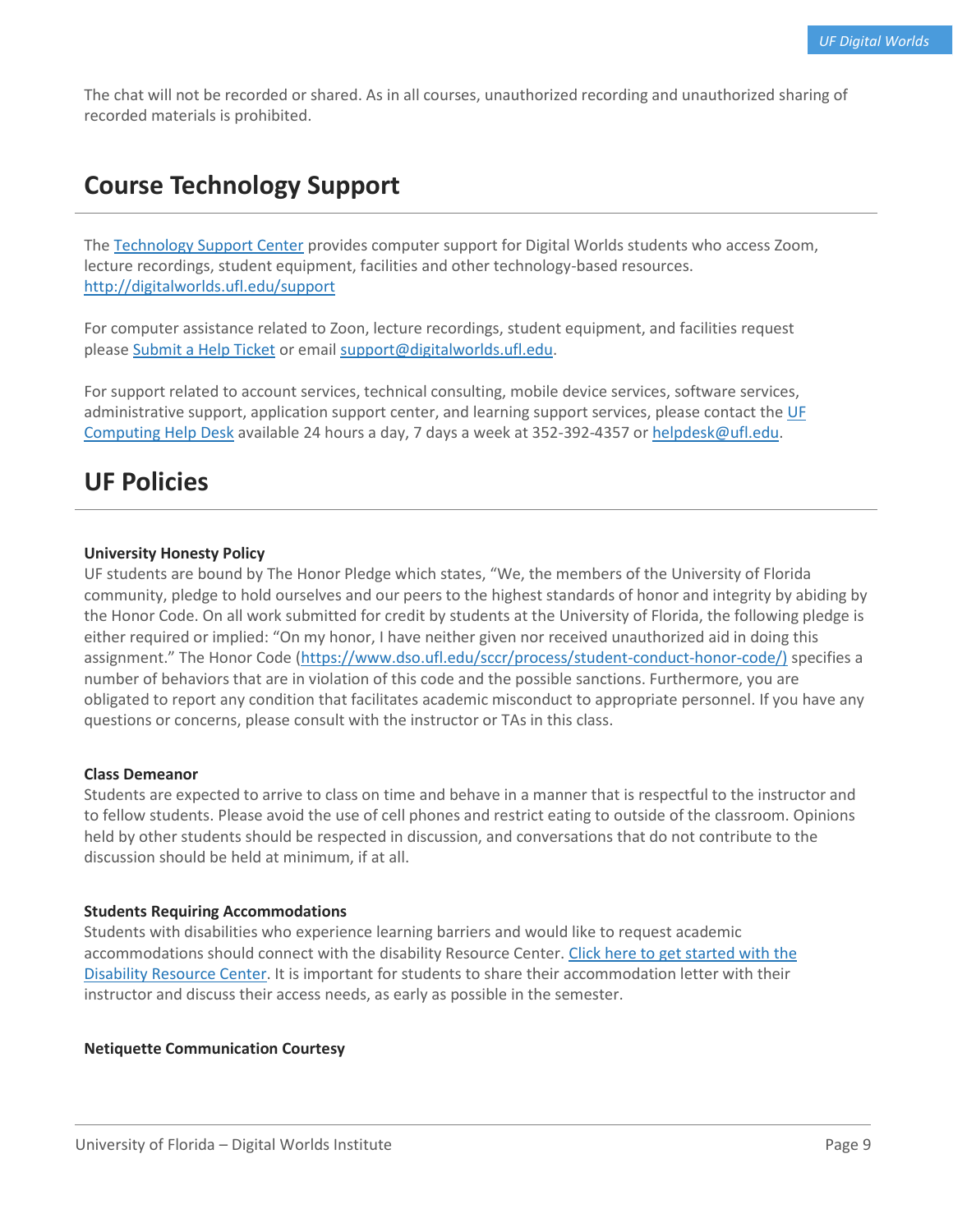All members of the class are expected to follow rules of common courtesy in all email messages, threaded discussions and chats, more information can be found at: [http://teach.ufl.edu/wp](http://teach.ufl.edu/wp-content/uploads/2012/08/NetiquetteGuideforOnlineCourses.pdf)[content/uploads/2012/08/NetiquetteGuideforOnlineCourses.pdf](http://teach.ufl.edu/wp-content/uploads/2012/08/NetiquetteGuideforOnlineCourses.pdf)

#### **Software Use**

All faculty, staff, and students of the University are required and expected to obey the laws and legal agreements governing software use. Failure to do so can lead to monetary damages and/or criminal penalties for the individual violator. Because such violations are also against University policies and rules, disciplinary action will be taken as appropriate. We, the members of the University of Florida community, pledge to uphold ourselves and our peers to the highest standards of honesty and integrity.

#### **Student Privacy**

There are federal laws protecting your privacy with regards to grades earned in courses and on individual assignments. For more information, please see: <http://registrar.ufl.edu/catalog0910/policies/regulationferpa.html>

#### **Course Evaluation**

Students are expected to provide professional and respectful feedback on the quality of instruction in this course by completing course evaluations online via GatorEvals. [Click here for guidance on how to give feedback](file:///C:/Users/lilyrlewis/AppData/Local/Microsoft/Windows/INetCache/Content.Outlook/LU96BFUU/gatorevals.aa.ufl.edu/students/)  [in a professional and respectful manner.](file:///C:/Users/lilyrlewis/AppData/Local/Microsoft/Windows/INetCache/Content.Outlook/LU96BFUU/gatorevals.aa.ufl.edu/students/) Students will be notified when the evaluation period opens, and can complete evaluations through the email they receive from GatorEvals, in their Canvas course menu under GatorEvals, or vi[a ufl.bluera.com/ufl/.](https://ufl.bluera.com/ufl/) [Summaries of course evaluation results are available to students here.](https://gatorevals.aa.ufl.edu/public-results/)

# **Campus and Academic Resources**

*U Matter, We Care***:** If you or someone you know is in distress, please contact [umatter@ufl.edu, 3](mailto:umatter@ufl.edu)52-392-1575, or visi[t U Matter, We Care website](https://umatter.ufl.edu/) to refer or report a concern and a team member will reach out to the student in distress.

*Counseling and Wellness Center***:** [Visit the Counseling and Wellness Center website](https://counseling.ufl.edu/) or call 352-392-1575 for information on crisis services as well as non-crisis services.

*Student Health Care Center***:** Call 352-392-1161 for 24/7 information to help you find the care you need, or [visit the Student Health Care Center website.](https://shcc.ufl.edu/)

*University Police Department*: [Visit UF Police Department website](https://police.ufl.edu/) or call 352-392-1111 (or 9-1-1 for emergencies).

*UF Health Shands Emergency Room / Trauma Center:* For immediate medical care call 352-733-0111 or go to the emergency room at 1515 SW Archer Road, Gainesville, FL 32608; [Visit the UF Health Emergency](https://ufhealth.org/emergency-room-trauma-center)  [Room and Trauma Center website.](https://ufhealth.org/emergency-room-trauma-center)

*E-learning technical support*: Contact the [UF Computing Help Desk a](http://helpdesk.ufl.edu/)t 352-392-4357 or via e-mail at [helpdesk@ufl.edu.](mailto:helpdesk@ufl.edu)